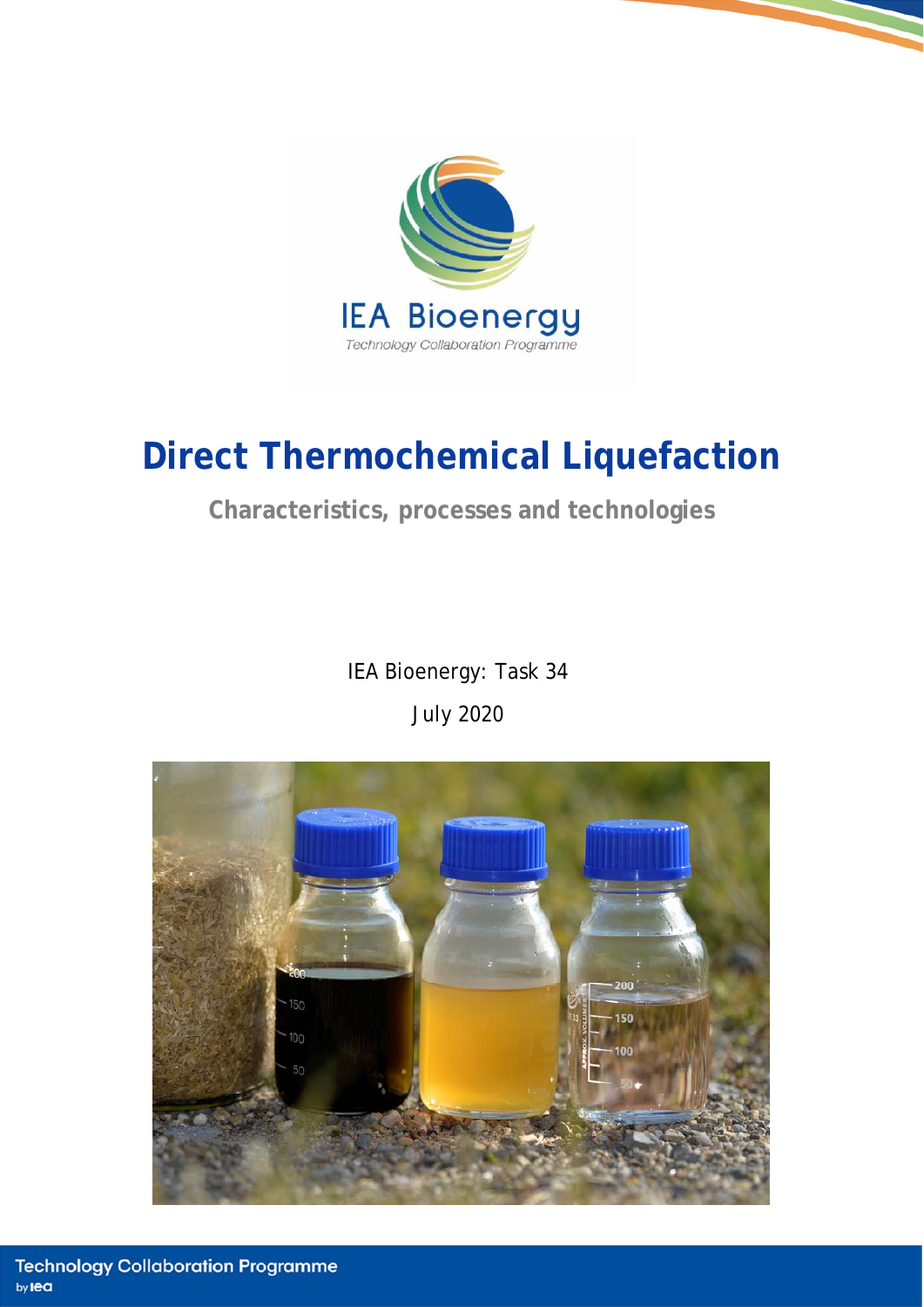

## Direct Thermochemical Liquefaction

### Characteristics, processes and technologies

Axel Funke, Nicolaus Dahmen

IEA Bioenergy: Task 34

July 12020

Copyright © 2020 IEA Bioenergy. All rights Reserved

Cover picture by Thomas Zevaco, DOI:**10.5445/IR/1000120883**

**Published by IEA Bioenergy**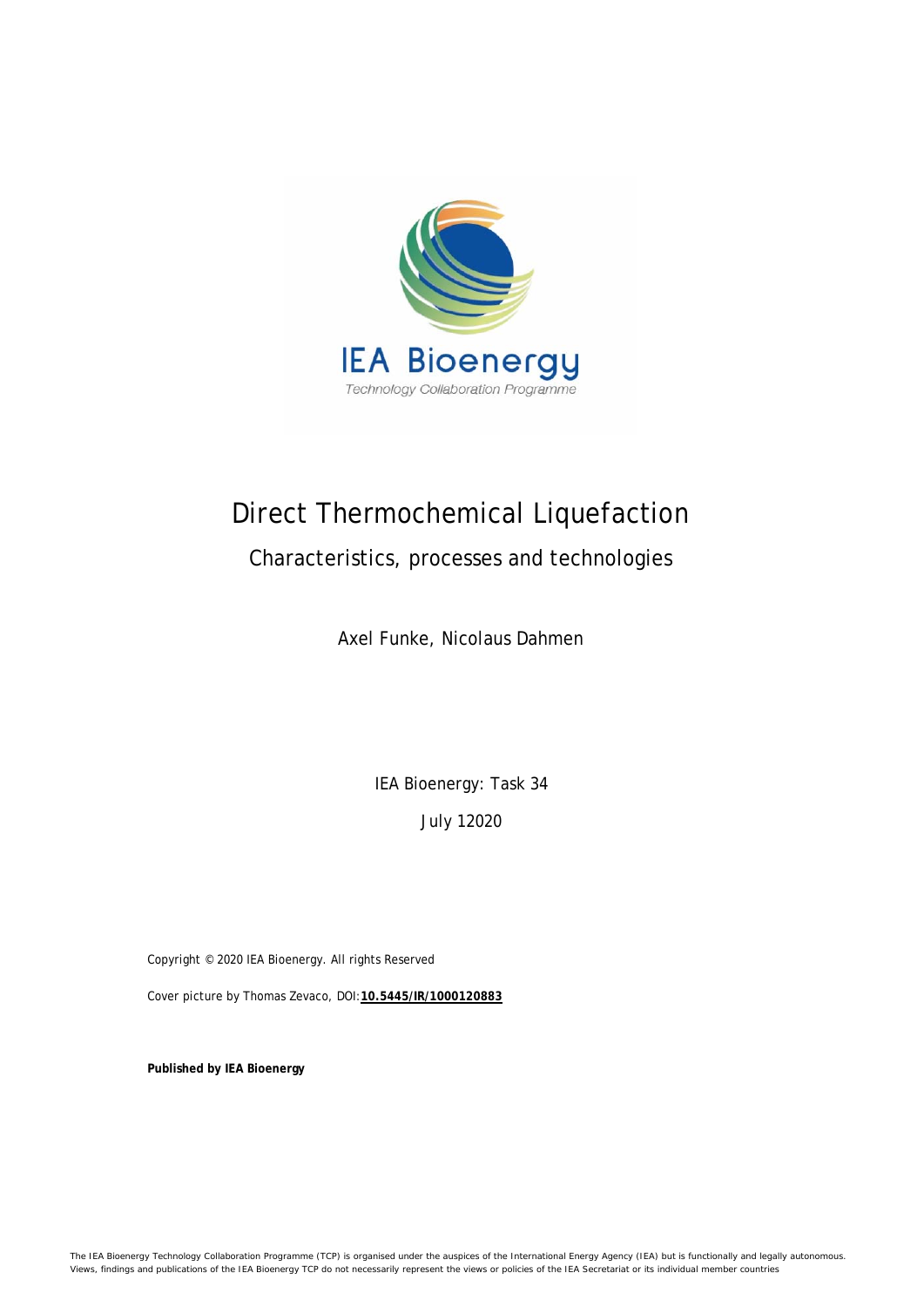## Index

| $Introduction \dots 2$ |  |
|------------------------|--|
|                        |  |
|                        |  |
|                        |  |
|                        |  |
|                        |  |
|                        |  |
|                        |  |
|                        |  |
|                        |  |
|                        |  |
|                        |  |
|                        |  |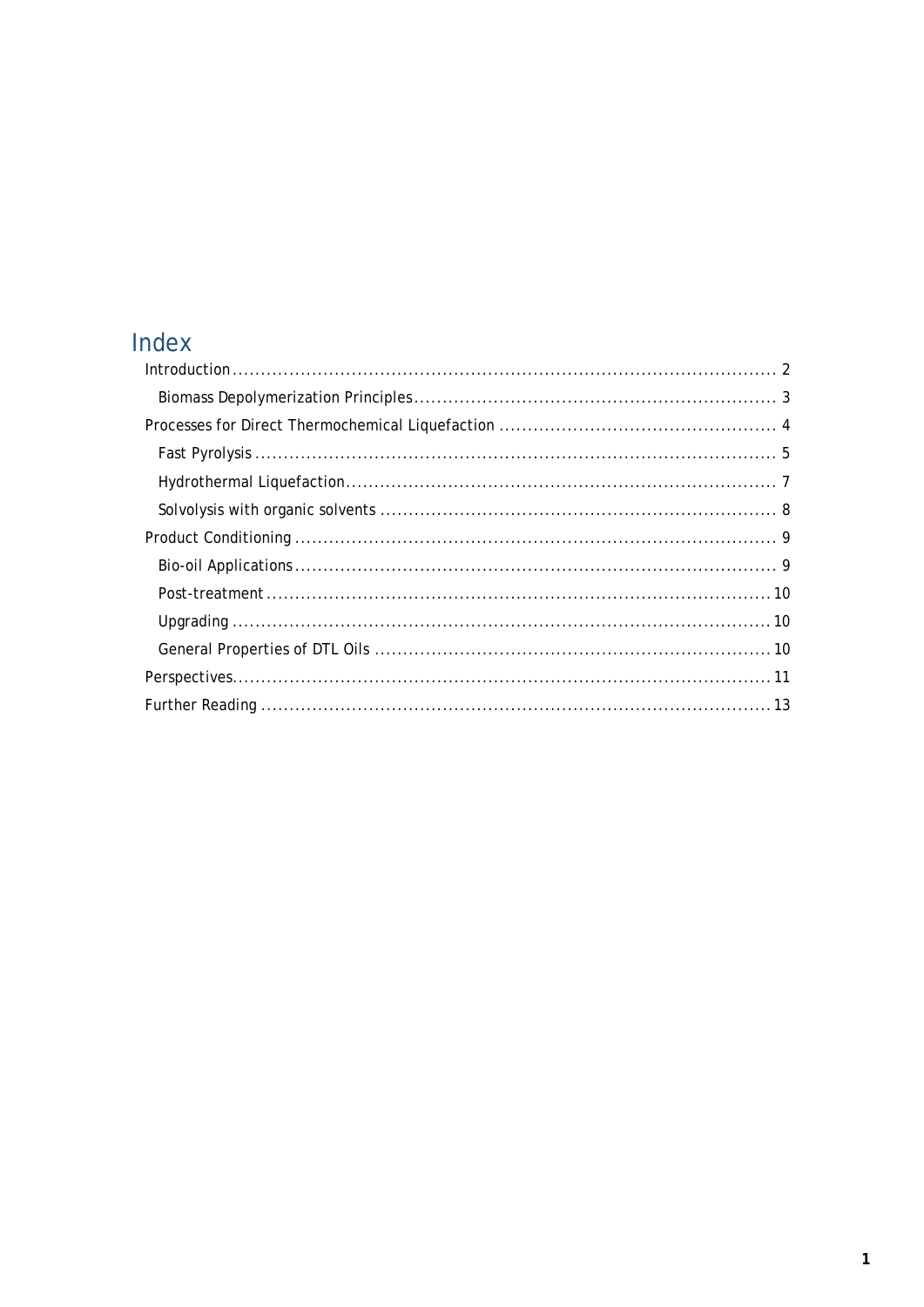#### **INTRODUCTION**

1

It is the fundamental concept of a bioeconomy to replace fossil based production pathways by using biomass that can be regrown, be it dedicated crops or residues e.g. from food production. The variety of commodities used in everyday life demands for a transformation of these biomass resources in one or the other way. With very few exceptions, all conversion processes for biomass produce solid, liquid, and gaseous products in varying yields and composition. Liquefaction could be generally defined as conversion process with the aim to produce liquid products (as primary product and/or with the highest yield).

Liquid commodities are visible to the customer primarily in the form of transportation and heating fuels, but they are also of utmost importance to many industrial processes. Liquids are easy to handle and store; many basic chemicals for the production of everyday goods are liquids, too. Due to these reasons, conversion of biomass to liquid products is often associated with a higher value addition than the analogue processes of carbonization (for solid products) and gasification (for gaseous products).

The commodities used in a bioeconomy need to be derived from a vast variety of feedstocks. It is obvious that there will be no single biomass source that is capable of mobilizing the large mass potential to supply a cross-regional economy; especially with large scale, industrial production. Instead, there are diverse sources of biomass feedstocks even at regional level. Different woods and perennial energy crops can be grown in a sustainable manner and could represent a fairly homogeneous feedstock for a local conversion unit. Alternatively, it is desirable to use by-products and residues from agriculture and forestry to avoid land use competition. The arising challenge is to enable refining of such a multitude of sometimes complicated feedstocks (heterogeneity, ash content, water content, low bulk density etc) to a limited and well-defined range of commodities such as the fuels and chemicals used today.



*Figure 1: Difference between direct liquefaction (scope of IEA Bioenergy Task 34) and indirect liquefaction via gasification (scope of IEA Bioenergy Task 33)1.* 

1 For more information on different IEA Bioenergy Tasks please visit **www.ieabioenergy.com**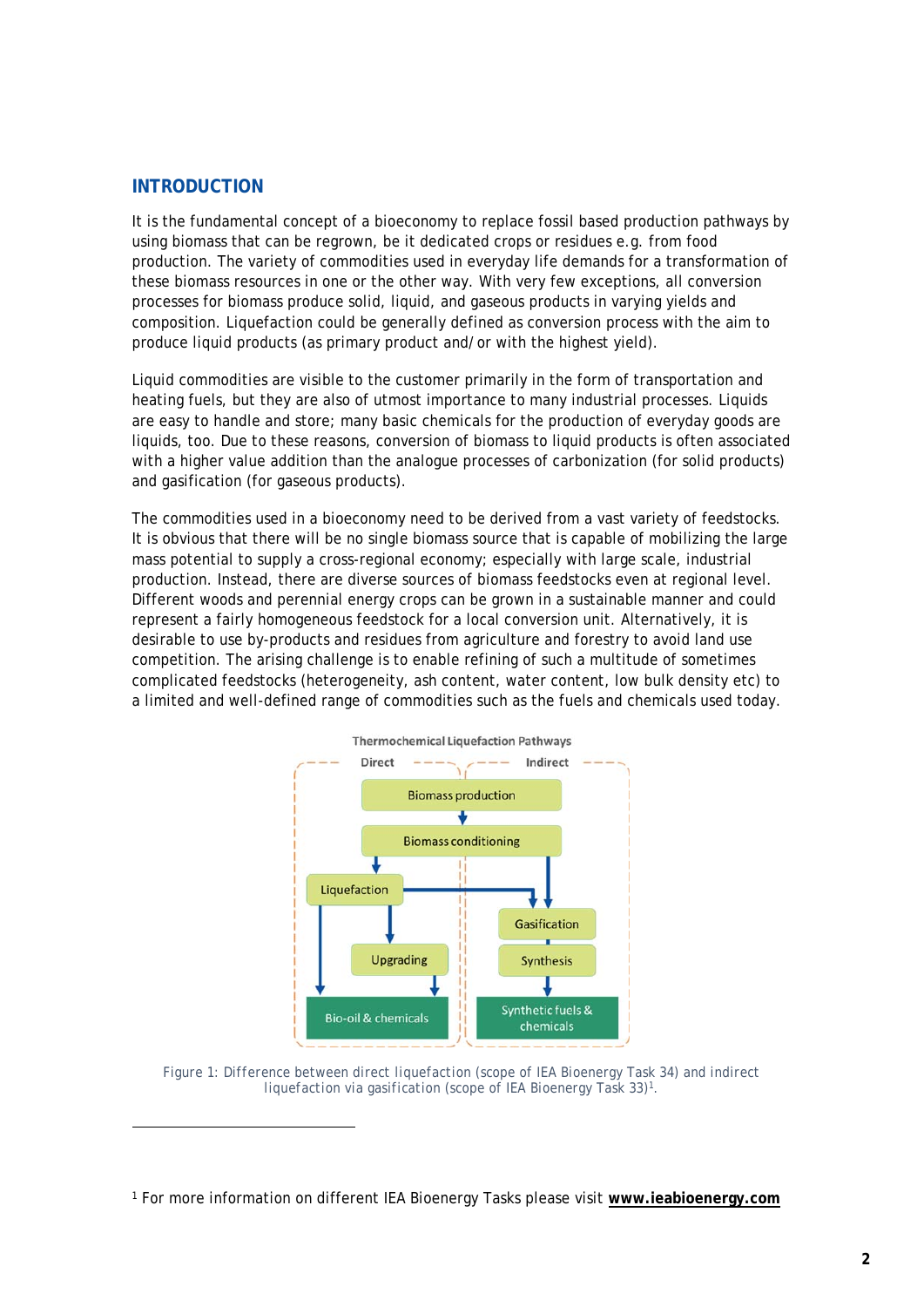#### **Biomass Depolymerization Principles**

The three major components of all plants are typically classified as cellulose, hemicellulose, and lignin. They all represent biopolymers and can be considered macromolecules. Cellulose is the only major building block of plants with one specific chemical formula across biomass species. In contrast to cellulose, hemicellulose and lignin exhibit a highly diverse structure. They rather stand for a group of chemically related biopolymers which are made of similar monomer building blocks.

Cellulose is a linear polysaccharide made of monomeric D-glucose units and typically forms thread-like crystalline fibers. Hemicellulose is also a polysaccharide; it contains a variety of five and six ring sugars and is branched in contrast to cellulose. Hemicellulose is often referred to as the linkage between cellulose and lignin in the plant. Lignin provides the elasticity and mechanical strength to the plants. It is also a biopolymer but – different to cellulose and hemicellulose – it is composed of phenyl propanoids with a varying amount of methoxyl groups.

The conversion of solid biomass to liquid products requires destruction of the macromolecules that make up the feedstock. Most commonly, short chain molecules are targeted among the variety of products that are obtained. Biomass can be converted to liquids either by direct liquefaction, i.e. producing bio-oil in a one step process, or by indirect liquefaction (see Figure 1). In the latter case macromolecules are broken down by gasification to (primarily) gaseous products consisting of essentially CO and H2. These two compounds can then be used for a variety of catalytic synthesis reactions as e.g. Fischer-Tropsch or methanol synthesis. This multistep process (chain) represents an increased effort but is also capable of producing well defined and tailor made products. In the following, only direct liquefaction will be discussed, which can also be viewed as pre-treatment step to enable indirect liquefaction.

There are several pathways to achieve depolymerisation of the biomass macromolecules, which is a prerequisite to achieve liquefaction (see Figure 2). In nature, biomass is being decomposed by microorganisms effectively and some of these mechanisms can be exploited in biotechnological processes. This biochemical depolymerisation takes place at comparably low temperatures and is enabled by enzymes that primarily target the polysaccharides contained in biomass to produce carbohydrates. These carbohydrates can then be further metabolized to yield specific chemical substances such as e.g. ethanol. Biochemical depolymerisation of lignin is currently exploited only to a limited extent in technical processes.



#### **Dominating decomposition principle**

*Figure 2: Schematic of different degradation strategies for biomass macromolecules.*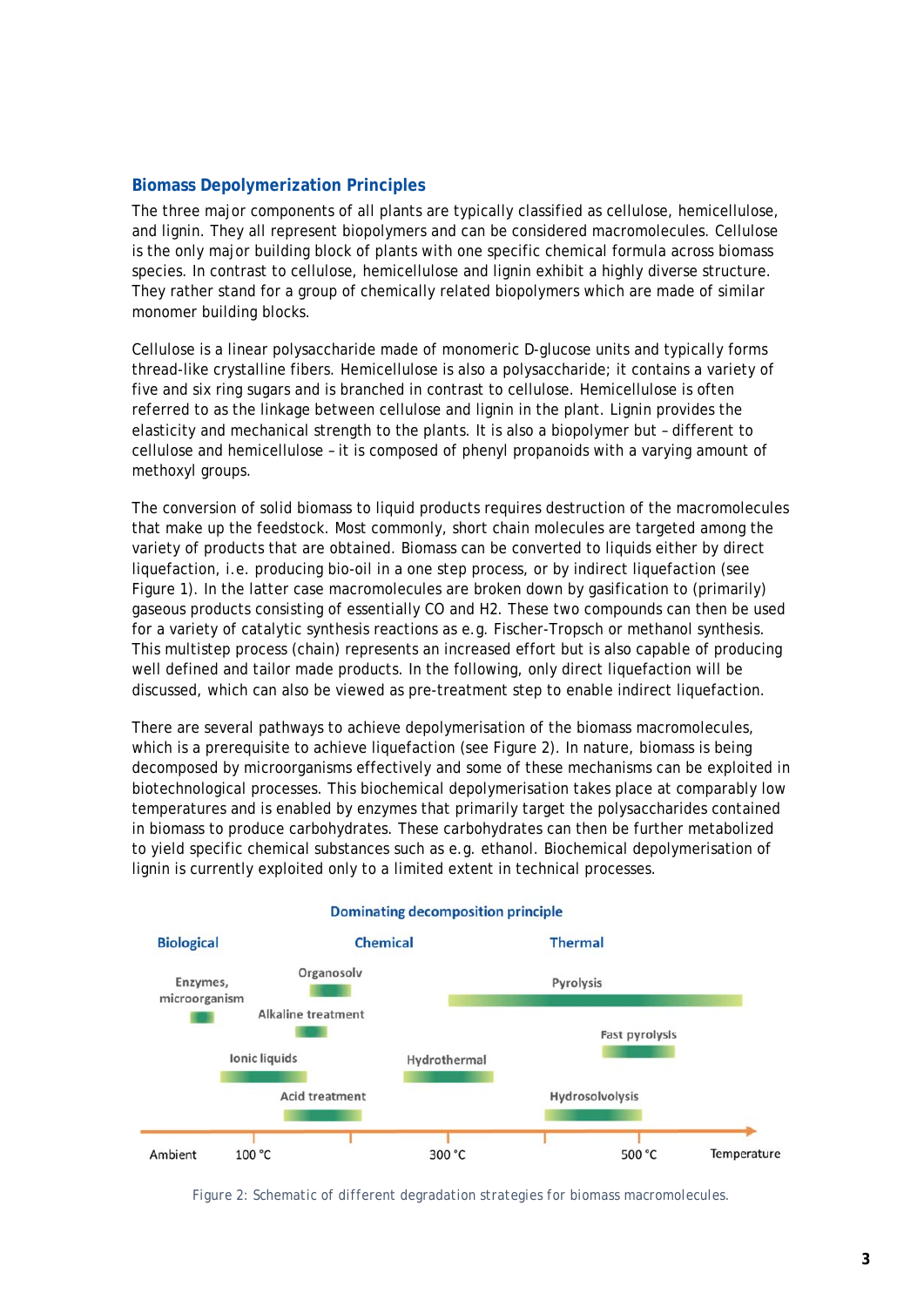|                      | <b>Fast Pyrolysis</b>                                 | <b>HTL</b>                                                    | <b>Solvolysis</b>                                        |
|----------------------|-------------------------------------------------------|---------------------------------------------------------------|----------------------------------------------------------|
| Temperature          | Around 500 $^{\circ}$ C                               | 250-370 °C                                                    | 300-450 °C                                               |
| Pressure             | Atmospheric                                           | Up to 20 MPa                                                  | Up to 20 MPa                                             |
| Residence time       | Seconds                                               | Minutes                                                       | Minutes                                                  |
| Reaction medium      | Produced gases<br>(primarily CO2, CO,<br>CH4, and H2) | Water (sometimes<br>catalysts added, e.g.<br>K2CO3 or Na2CO3) | E.g. oils, ethylene<br>glycol, water-<br>phenol, bio-oil |
| Bio-oil yield (wood) | 60-70%                                                | 40-50%                                                        | 30-50%                                                   |

#### *Table 1: Comparison of different DTL process characteristics*

Biomass macromolecules can also be solvated in a variety of chemical processes; these operate in a medium temperature range. Only little alteration of the macromolecules chemical nature takes place during processes such as alkaline treatment (e.g. the KRAFT pulping process) and application of organic solvents (e.g. organosolv). Typically, the primary target is to recover fibrous cellulose for paper production in industrial scale while lignin is solubilized and only partially decomposed. With increase in processing temperature, depolymerisation by thermal degradation becomes more and more important until the process is classified as thermochemical conversion. The reaction medium applied during processing may improve depolymerisation, e.g. liquid water will induce efficient hydrolysis of biomass components even in a medium temperature range. There is no precise temperature criterion for classification as thermochemical biomass conversion; typically hydrothermal conversion is included and these processes can already be conducted at temperatures around 250 °C (see Figure 2).

Thermochemical conversion enables complete degradation of all biomass macromolecules in technical processes, i.e. cellulose, hemicellulose, and lignin. Hemicellulose is the biopolymer with the lowest stability towards thermal degradation; lignin in contrast degrades at higher temperatures over a broad temperature range. Thermochemical conversion produces a large variety of fragments from the initial biopolymers and the resulting bio-oil is thus a multicomponent mixture of chemically different molecules. This process intrinsically avoids the use of chemicals and is viewed robust enough to decompose a large variety of different feedstocks since thermal degradation is less feedstock specific than chemical and biochemical conversion. It is the basic principle of direct thermochemical liquefaction (DTL) and will be covered in more detail in the following.

#### **PROCESSES FOR DIRECT THERMOCHEMICAL LIQUEFACTION**

Thermochemical depolymerisation of biomass macromolecules produces intermediates that are reactive. Consecutive reactions of these intermediates further change their chemical nature and/or lead to competing re-polymerization reactions to form long chain molecules again. It is therefore not only important to consider depolymerisation (often referred to as primary reactions) but also to realize differences in the pathways of consecutive reactions (often referred to as secondary reactions). The process conditions of thermochemical treatment define the nature and extent of both primary and secondary reactions. One suitable way of classification is by describing the medium in which the majority of the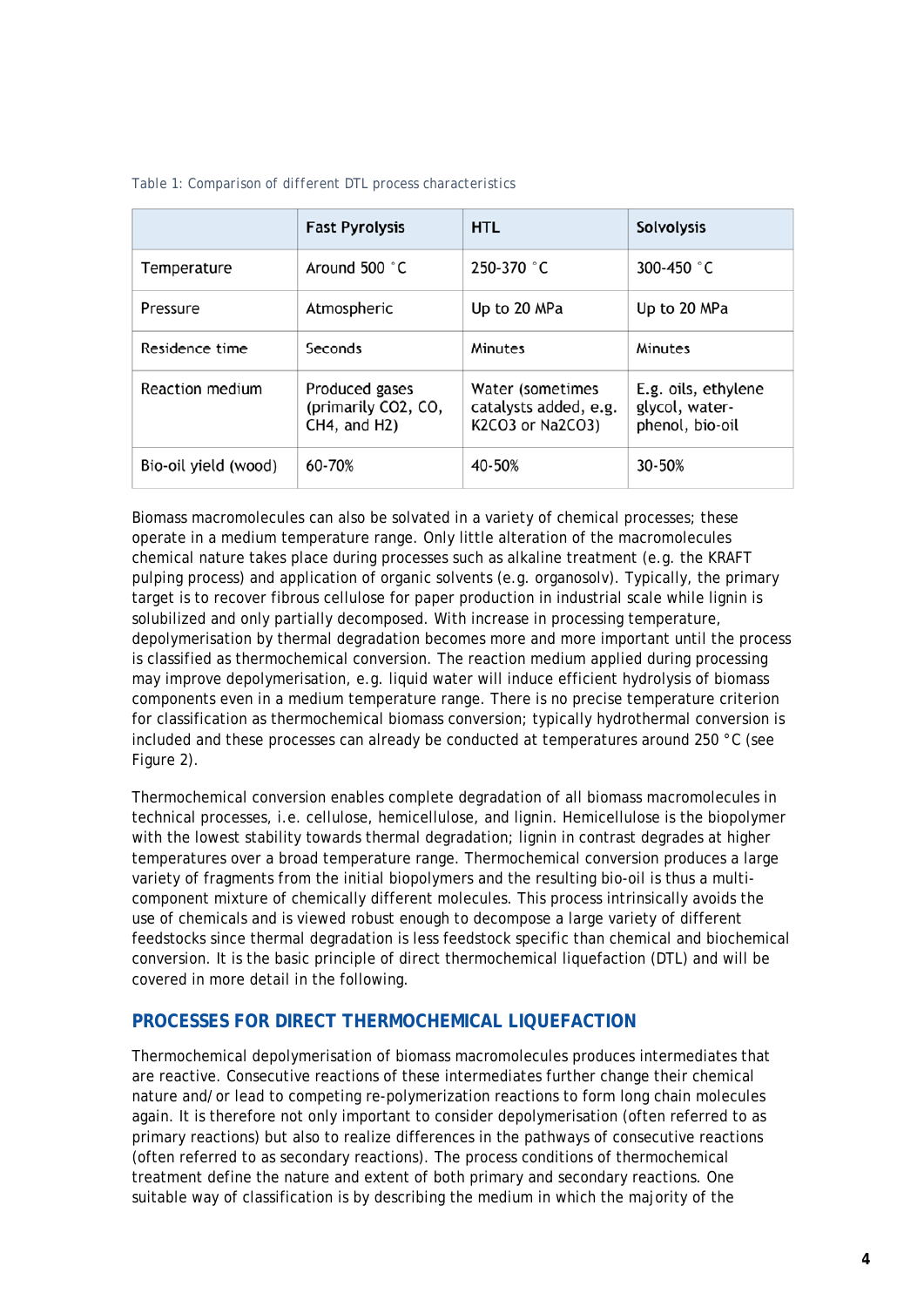reactions take place. This medium can potentially act as a reactant (see Table 1).

Dry conditions can be achieved at low pressures so that the inherently present water – which is not only contained in the feedstock biomass but also produced during conversion – is vaporized. Gas phase reactions dominate the secondary degradation, and will lead to pyrolysis, including the DTL process 'fast pyrolysis'. In contrast to dry processing, solvolysis takes place in liquid media. The term 'solvolysis' is chosen to underline the importance of the medium to solubilise the products from thermochemical conversion instead of chemically depolymerizing the biomass macromolecules. Water can be such a solvent simply by choosing pressure so that water remains liquid at reaction temperature. Secondary reactions will then take place in the hot aqueous phase and the process is referred to as hydrothermal, including the DTL process hydrothermal liquefaction (HTL). Finally, a solvent other than water can be chosen; in most cases organic solvents are used, which can also act as hydrogen donors by chemical reactions. In such cases DTL has always been the primary aim and it is simply referred to as solvolysis.

#### **Fast Pyrolysis**

Pyrolysis is a process that also takes place during combustion and gasification of biomass (and many other carbonaceous solids as e.g. coal). Biomass releases combustible gases (so called volatiles) at elevated temperatures, which potentially ignite once in contact with oxygen. The resulting flames is the fire that we observe e.g. in a fireplace. They consume the oxygen surrounding the solids and thus lead to further thermal degradation of the biomass under inert, i.e. oxygen depleted, conditions to produce char. Once volatile production ceased, oxygen will reach the hot char and leads to further oxidation until ash remains, producing the warm glow that can be enjoyed and exploited e.g. for cooking. Pyrolysis is the part of a fire where volatiles are released and char is being produced in a hot, oxygen depleted ambience. Hence, pyrolysis in a technical application is defined as heat treatment of a feedstock without the addition of oxygen to the reaction vessel.

Pyrolysis of biomass produces only solid and gaseous products if secondary reactions in the gas phase come to an end, i.e. thermodynamic equilibrium is achieved. It is thus important to



*Figure 3: Scheme of fast pyrolysis process.*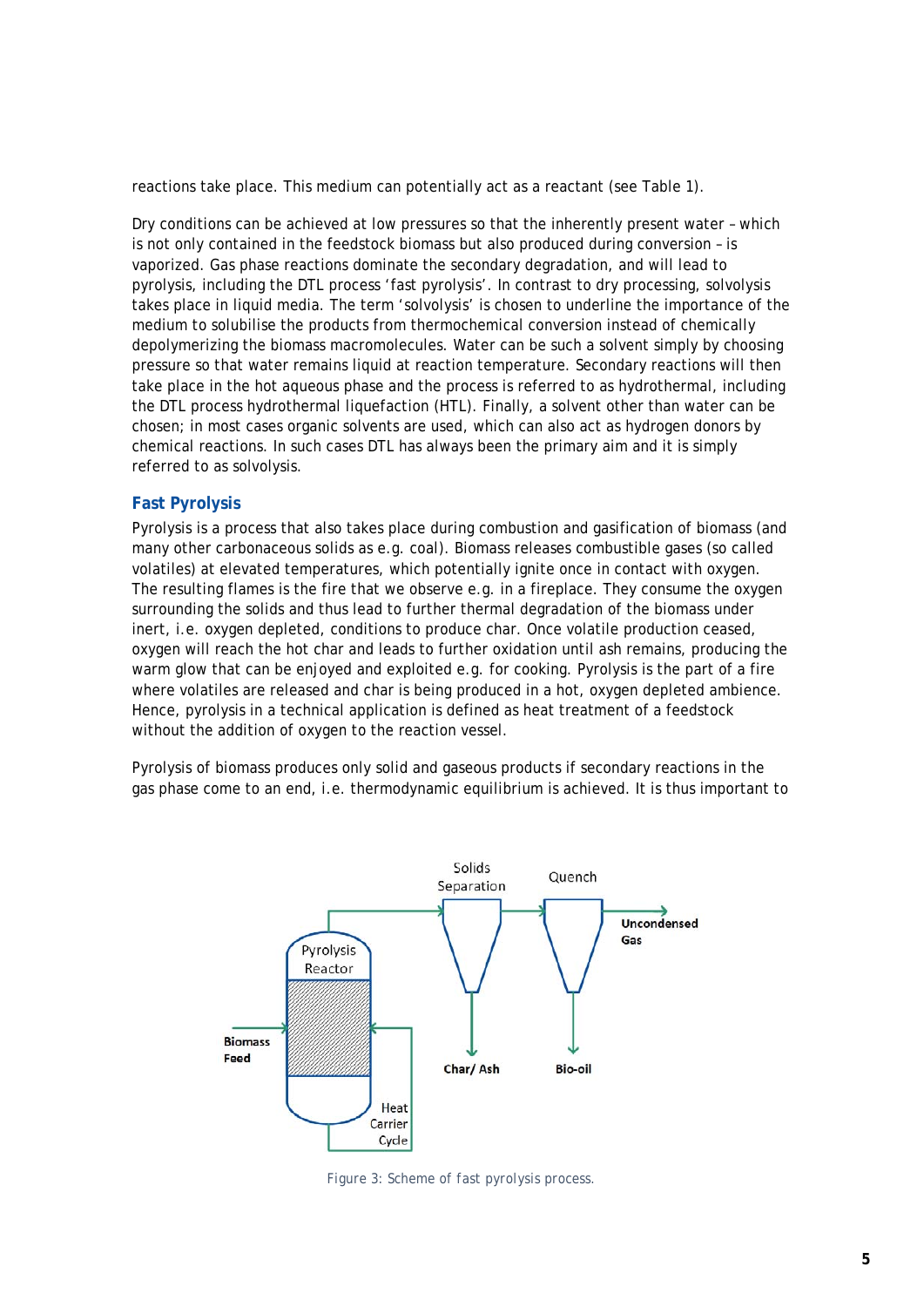cool down the produced gas phase instantly (i.e. 'quench') to achieve a short hot gas residence time in the order of a few seconds. This will reduce secondary reactions and maximize liquid yield. Consequently, the produced fast pyrolysis bio-oil (FPBO) cannot be regarded chemically stable and will undergo further reactions at ambient temperature, often referred to as 'aging'. Also, more liquid intermediates are produced by primary depolymerisation of the macromolecules with higher reaction temperature inside the biomass particle. This can be achieved by increasing the heat flux into the particle, which will also lead to fast heating of the biomass particles. Pyrolysis with the aim of direct liquefaction is called 'fast pyrolysis' and always characterized by fast heating of feedstock and fast cooling of products.

One way to realize high heat flux into the biomass particles is by grinding the feedstock to a small particle size and mix them with a preheated heat carrier such as e.g. sand. This can be achieved in a fluidized bed or by mechanical mixing e.g. by a rotating cone or screws (see Figure 3). Other means of realising a high heating rate include ablative reactors, where the feedstock is pressed onto a heated surface (by mechanical or centrifugal force); and heating by radiation, the latter being restricted to laboratory applications as of today.

#### Fast Pyrolysis Example: Empyro2

In January 2014 Empyro BV started construction of its fast pyrolysis plant for production of bio-oil in Hengelo, the Netherlands. Start-up of the installation commenced in early 2015 and production has gradually increased since. In October 2017 the Empyro plant reached 100% of its nameplate capacity after a period of gradual improvements.

Empyro passed the 20 million litre mark and gained more than 20,000 hours of operating experience. The plant produces FPBO from wood residues, electricity to cover its own use, and steam. The steam is supplied to the neighbouring salt factory. The majority of the FPBO is supplied to the dairy company FrieslandCampina for onsite boiler operation.

In December 2018 it was announced that Empyro will become part of Twence, which focuses on the recovery of raw materials and the production of renewable energy. Both parties will work together on optimizing this plant further and will build an installation for

1



© BTG BTL

the pretreatment of roadside grass as a future feedstock. The developed fast pyrolysis technology will remain in the hands of BTG-BTL together with TechnipFMC.

<sup>&</sup>lt;sup>2</sup> This highlighted project does not represent any preference over technology. It has been chosen on basis of commercial maturity and amount of public available data.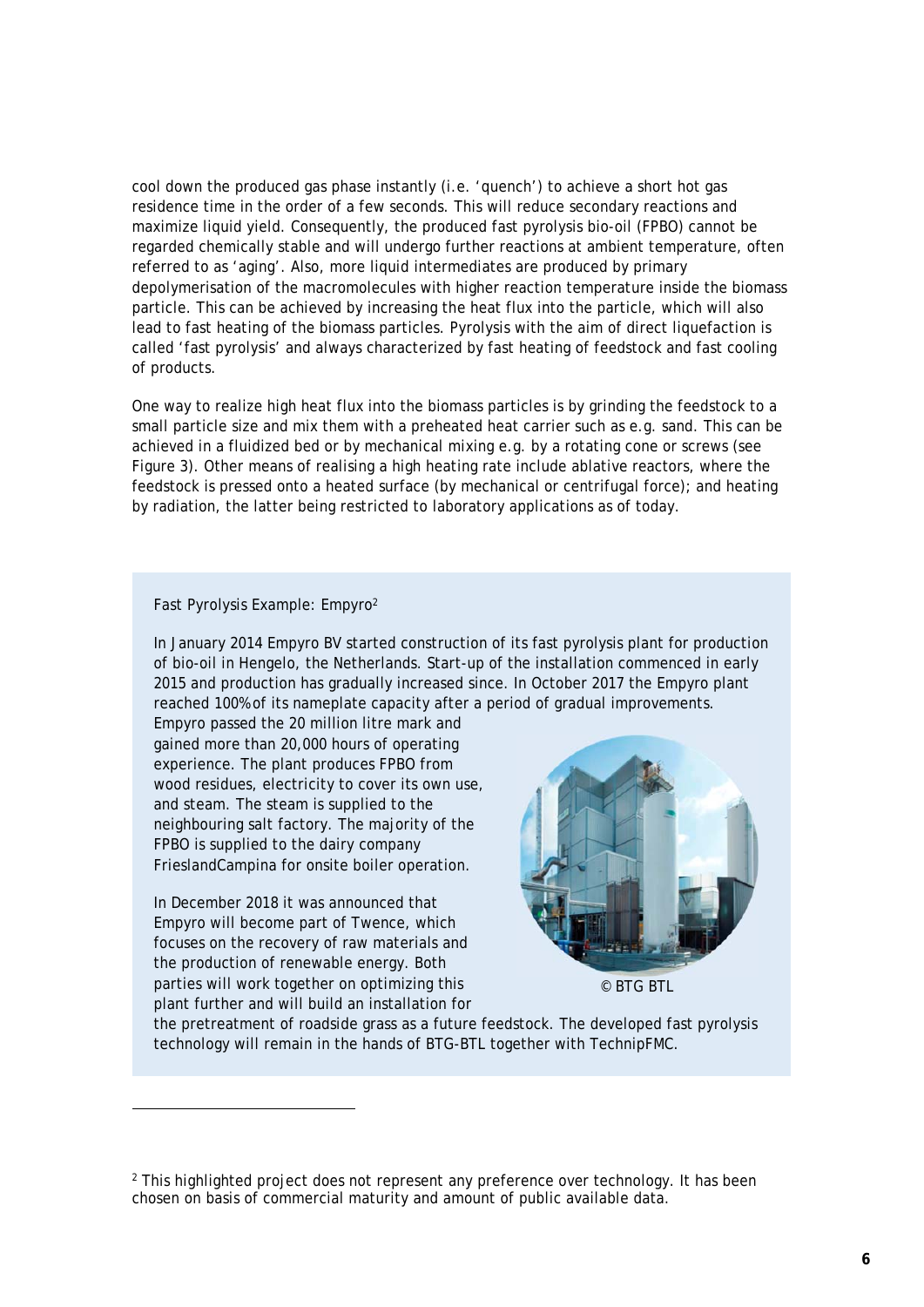Apart from reaction conditions, product recovery largely influences FPBO quality such as e.g. the water content. Condensation temperatur naturally plays a decisive role, but also aerosole recovery and process internal FPBO aging need to be considered. The initial condensation step is conducted with a quench in most cases to achieve the high cooling rate required to keep hot gas residence time to a minimum. In industrial applications the condensed FPBO is recirculated, cooled and then used as quenching medium. In research test rigs other quenching media are applied, too.

#### **Hydrothermal Liquefaction**

All biomass comes along with an inherent moisture content and the use of many residues for dry processing is limited by the economic and energetic cost of water removal, i.e. drying, before processing. Hydrothermal processing avoids the need of drying as pre-treatment step by maintaining a pressure above water vapour pressure. Consequently, water remains liquid and acts both as solvent and primary reaction medium. This raises the need to achieve pumping of a stable slurry against that pressure in a continuous process, but also offers some unique advantages for biomass conversion. Liquid water is actively promoting hydrolysis of cellulose and hemicellulose and thus could also be considered a reactant. Hydrolytic degradation is very efficient and much lower temperatures can be applied than in dry thermochemical conversion (see Figure 2). Moreover, the formation of solids can be largely prevented during HTL of biomass under optimized reaction conditions.

After primary degradation of the biopolymers essentially all products are solubilised in hot water. This is enabled by drastic changes in the properties of water, which is a polar solvent at ambient conditions and changes to a non-polar solvent at temperatures >200 °C. At the same time ionic reaction conditions are leveraged in the aqueous phase over free radicals that would prevail during dry thermochemical processing. The chemistry thus becomes remarkably different. One important consequence is that even though the fragments of the original biopolymers still undergo secondary reactions, the formation of gas and solids is inhibited to a certain extent. It is therefore no longer required to maintain similar strict limits to reaction time as for fast pyrolysis.

In principle, a similar spectrum of components is formed by HTL as compared to fast pyrolysis but there are differences in their share. The two most remarkable differences are the almost



*Figure 4: Scheme of solvolysis/ HTL process.*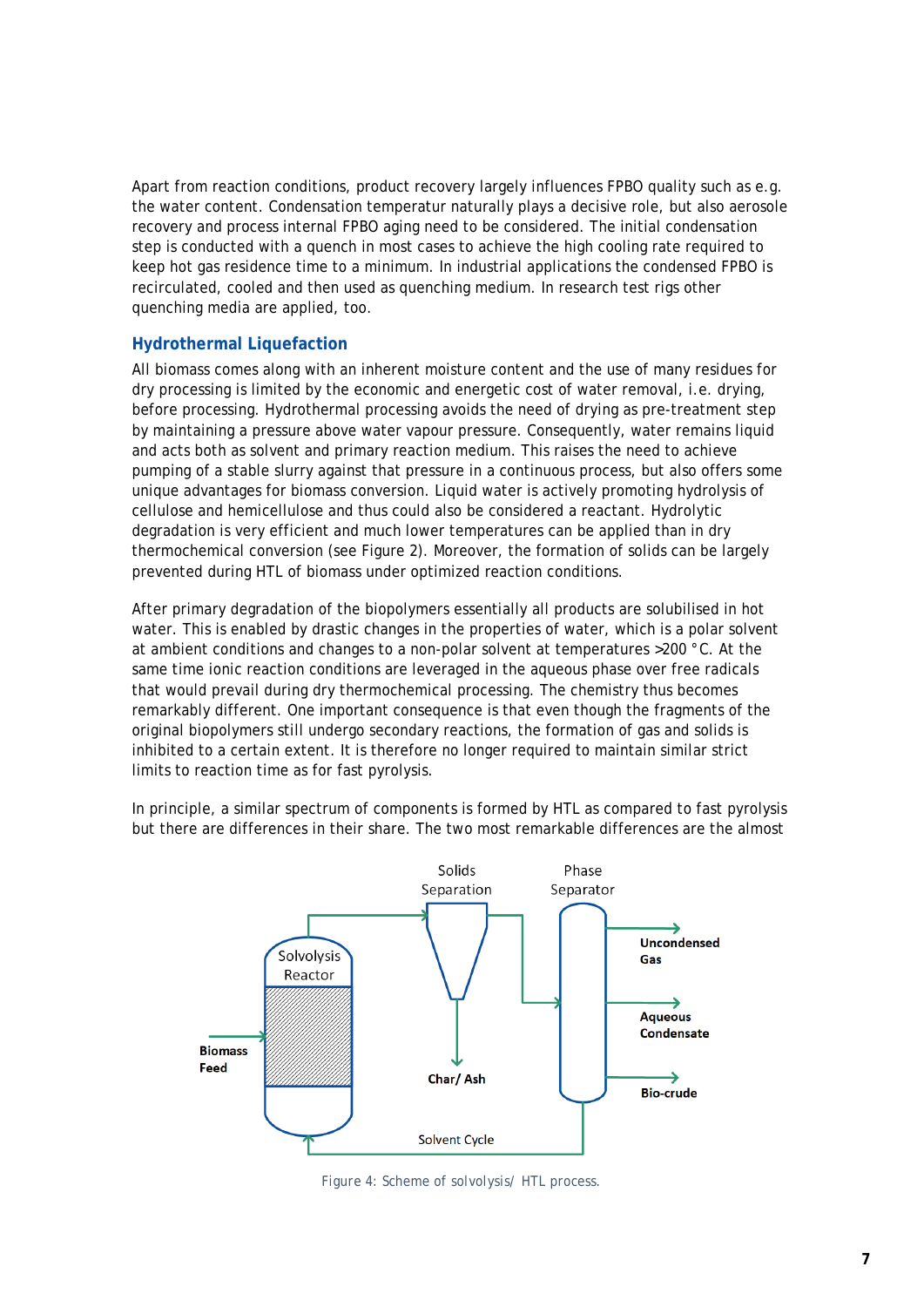#### Hydrothermal Liquefaction Example: Steeper<sup>3</sup>

Steeper Energy is partnering with Silva Green Fuel to construct an industrial scale HTL demonstration plant at a former pulp mill located in Tofte, Norway leading to a future commercial scale project. Steeper will license its proprietary Hydrofaction™ technology to Silva, who will build the facility with a capacity of 4,000 litres a day. The demonstration plant will use woody residues as feedstock that are converted to biocrude and, in turn, will be upgraded to renewable diesel, jet or marine fuel. Steeper's Hydrofaction™ technology was selected by Silva after an exhaustive due diligence review of 40 different technologies.



© Aalborg University

complete absence of sugars due to more efficient dehydration reactions in water and the higher amount of phenols produced by HTL. The latter are typical degradation products from lignin but seem to be more stable in water at the low temperature applied, thus preventing their secondary reaction to from gaseous products. Also, derivatives from sugar degradation are capable of forming phenol.

The solvent properties of water change again upon cooling down, leading to phase separation. Polar compounds like acids, alcohols, and aldehydes remain in the aqueous phase whereas non-polar compounds, primarily phenols, concentrate in the organic-rich phase, which needs to be separated to yield the bio-crude (see Figure 4). Some of the qualitative differences between bio-crude and FPBO are also related to this phase separation during product recovery.

#### **Solvolysis with organic solvents**

1

Solvolysis for liquefaction of carbonaceous materials applying organic solvents has a long tradition, the liquefaction of coal and lignite with the Bergius-Pier process possibly being the

<sup>&</sup>lt;sup>3</sup> This highlighted project does not represent any preference over technology. It has been chosen on basis of commercial maturity and amount of public available data.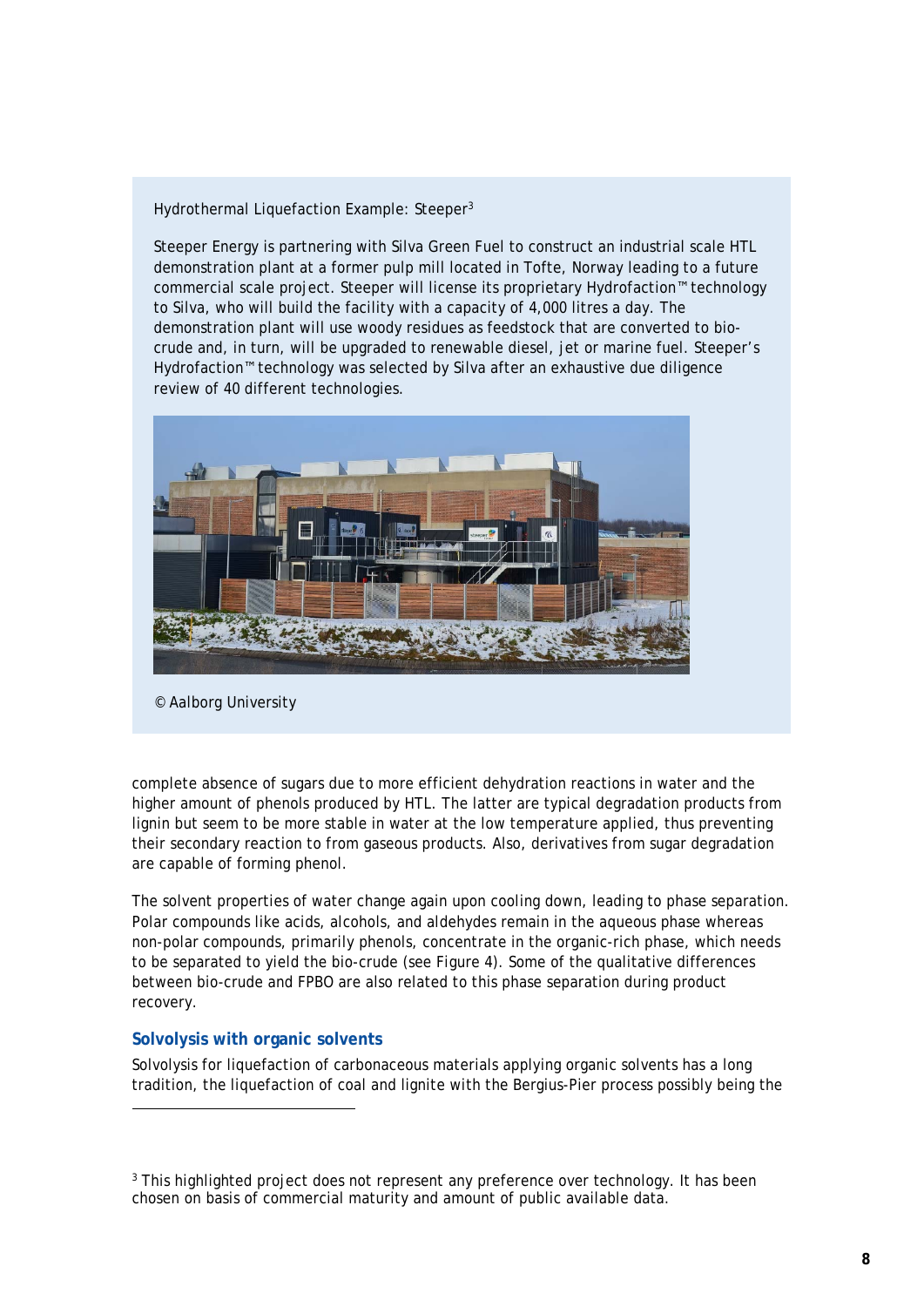most prominent example. The same principles can be applied for biomass even though a much higher amount of oxygen is present in the feedstock. In many cases solvolysis takes place in a hydrogen enriched atmosphere (i.e. high pressure) or by addition of hydrogen transfer agents to further promote hydrogenation. This again raises the need for pumping of stable slurries against reactor pressure in a continuous process.

The nature of the solvent used during solvolysis will decide the type of secondary reactions that take place and hence the quality of the produced bio-crude. It is mandatory for economic processes to reduce the amount of solvent that needs to be added. It follows that stability and recovery of the solvent are a key challenge.

#### **PRODUCT CONDITIONING**

Although being different in chemical nature, there are challenges related to the use of bio-oil which are very similar to those of fossil crude oil: it has a complex, partially unknown chemical composition and needs to be refined to become a useful product. In the field of bioeconomy, the pretreatment of biomass to e.g. liquid intermediates are often referred to as primary refining while the production of well-defined chemical commodities or products is the secondary refining. Secondary refining of bio-oils from DTL can be divided into posttreatment that does not alter the chemical nature of the bio-oil and upgrading that includes chemical reactions. Refining needs to be well aligned with the intended bio-oil application due to the cost associated with it.

#### **Bio-oil Applications**

Bio-oils produced by direct thermochemical liquefaction represent a mixture of numerous organic compounds. This characteristic is due to the variety and complexity of the depolymerized macromolecules inside the feedstocks combined with the comparably unspecific nature of the applied thermochemical depolymerization. Fossil oil also represents



*Figure 5: Different applications for bio-oils, qualitatively arranged according to their value and associated effort for production/ refining.*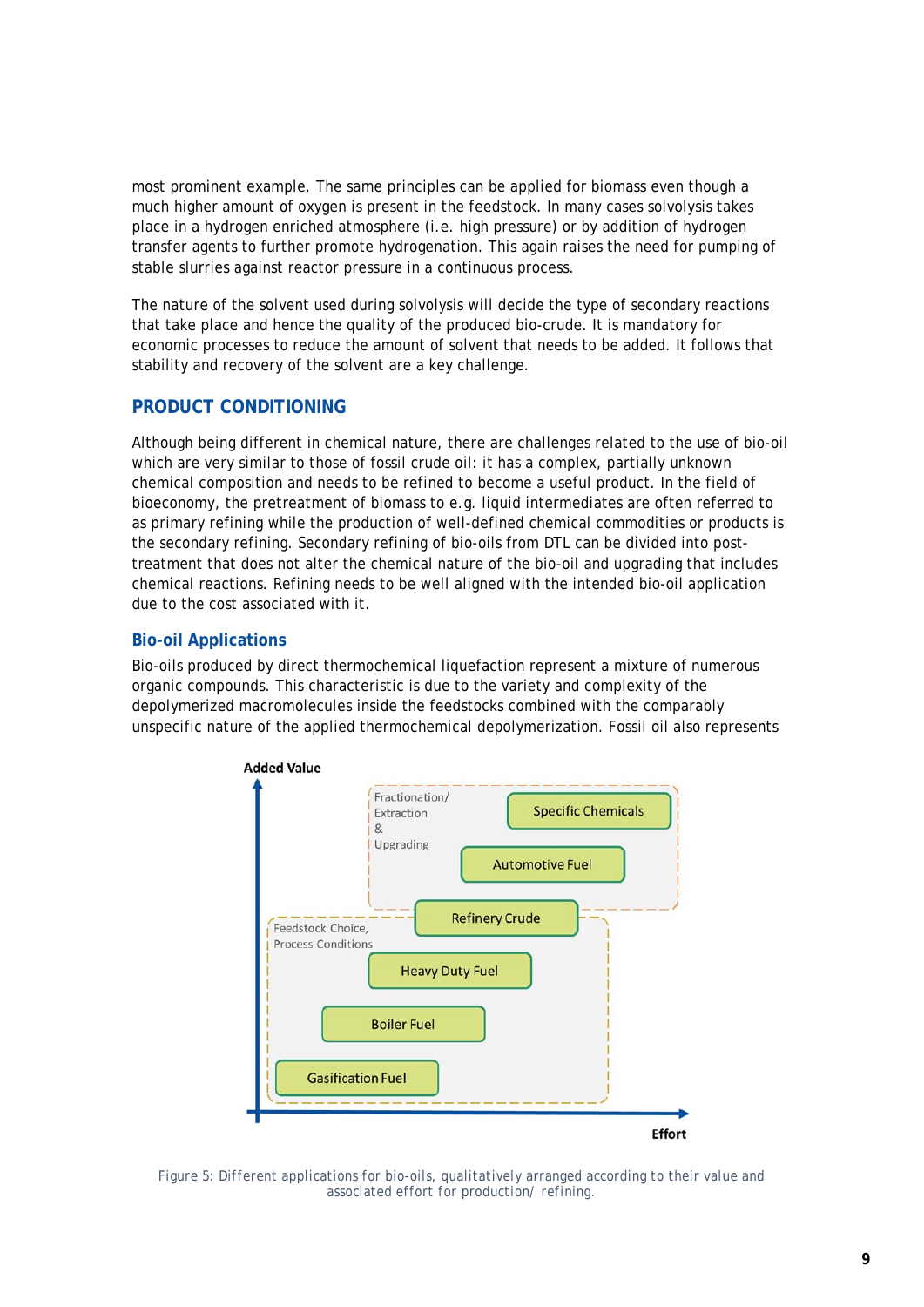a complex mixture of numerous organic compounds; however, the chemical nature of the compounds is very different between fossil and bio-based oils. There are several possibilities how bio-oils can substitute the consumption of fossil oil; their use can be broadly characterized as liquid fuel and chemicals. Similar to fossil oil, bio-oil needs to be processed (i.e. upgraded) in order to allow specific applications even though liquefaction is typically connected with high added value. Each processing step is always associated with cost and inefficiencies. It follows that bio-oil should be upgraded as little as possible but as much as required for the intended application (see Figure 5).

#### **Post-treatment**

Bio-oils from DTL do contain a certain amount of solid particles, which are an inherent byproduct of the conversion process and represent a mixture of ash and carbonaceous material (char, coke). Solid particles are unwanted for almost all applications and most DTL conversion processes are designed to minimize particle content. Additional filtration may be required depending on the demand of the intended application. Another common strategy to adjust bio-oil physical characteristics is blending with other liquids. It is suitable for lowering the typically high viscosity of FPBO and bio-crude. Also, combustion characteristics can be favourably influenced, be it on the DTL production site or during feeding/ injection into the combustion chamber.

More complex processing includes fractionation of the bio-oil into commodities with specific use. While technically possible, it is unlikely that fractions will be produced that contain single chemical compounds due to the low concentration of single species in bio-oil and the associated high cost of extracting them in a product fraction. But it seems feasible to divide bio-oil into fractions with different focus such as energy, chemical, and material application.

#### **Upgrading**

Catalytic hydrotreatment of bio-oil is the most widely discussed possibility to upgrade bio-oil. It is also widely referred to as hydrodeoxygenation (HDO) because it aims at removing oxygen from oxygen containing compounds in the bio-oil, increasing the share of aromatics, alkenes, and alkanes. Cracking reactions lead to formation of short chain molecules and the resulting upgraded bio-oil exhibits generally more favourable properties like higher energy density, lower viscosity, less acidity etc. The underlying reactions are not yet very specific and the upgraded bio-oil still contains a wide variety of chemical compounds as a consequence. HDO can also be integrated in the pyrolysis process, be it in-situ to directly affect pyrolysis (catalytic fast pyrolysis) or ex-situ, primarily as vapour reforming step before condensation. The possibility of in-situ upgrading is especially of interest for DTL solvolysis in organic solvents.

HDO can be conducted in multi-step processes with increasing effort both in hydrogen use and processing intensity (temperature, residence time). Mild HDO targets improvement of general bio-oil characteristics and stabilization of primarily FPBO, while deep HDO will lead to more 'pure' mixtures of aromatics, alkenes, and alkanes.

#### **General Properties of DTL Oils**

Apart from the general complexity of their chemical nature, there are some characteristics that are specific to bio-oils produced by DTL and worthwhile mentioning (see Table 2). Biooils come along with a certain solid content, which is different from fossil fuels. This fact also leads to a potentially higher ash content which is directly related to the feedstock. Nitrogen and sulphur content are also dependent on the feedstock choice and typically lower than in fossil fuels. Bio-oils do contain a significant amount of water due to inherent feedstock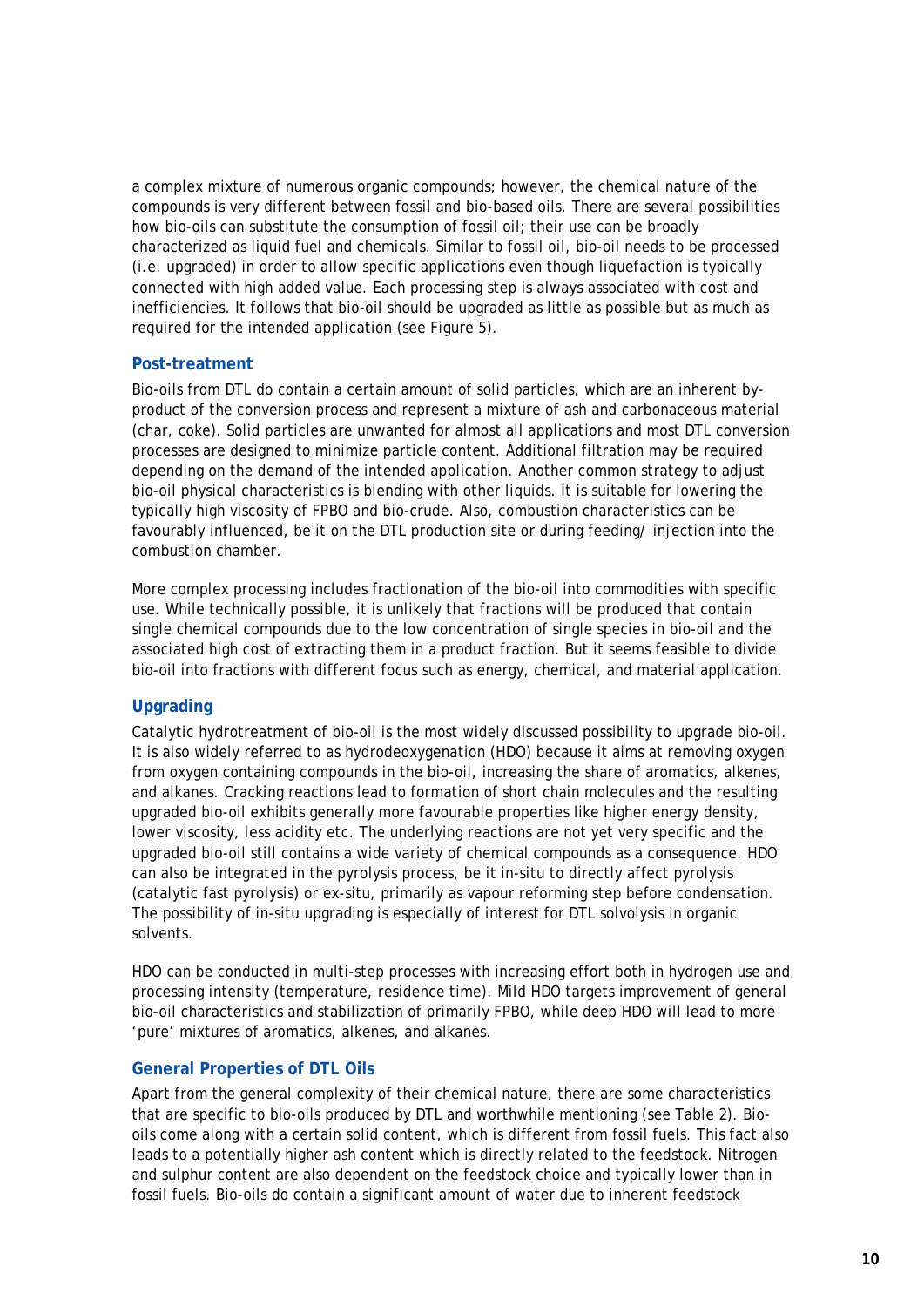| <b>Analysis</b>                           | Heavy fuel oil<br>180 / 420 | Light fuel oil           | <b>Typical FPBO</b><br>from wood | Typical bio-<br>crude from wood |
|-------------------------------------------|-----------------------------|--------------------------|----------------------------------|---------------------------------|
| Water, %                                  | $\approx 0$                 | $\approx$ 0              | $15 - 30$                        | $3 - 10$                        |
| Solids, %                                 | $\blacksquare$              | $\overline{\phantom{a}}$ | < 0.5                            | n.d.                            |
| Ash, %                                    | max 0.08                    | max 0.01                 | $0.01 - 0.1$                     | n.d.                            |
| Nitrogen, %                               | 0.4                         | 0.02                     | $0.0 - 0.5$                      | $0.0 - 1.0$                     |
| Sulfur                                    | max 1                       | max 0.001                | $0.0 - 0.1$                      | $0.0 - 0.5$                     |
| Viscosity<br>$(40 °C)$ , cSt              | 180/ max 420<br>@ 50 °C     | $2.0 - 4.5$              | 15-100                           | $5.10^{3} - 1.10^{6}$           |
| Density<br>$(15 °C)$ , kg/dm <sup>3</sup> | 0.99                        | max 0.845                | $1.1 - 1.3$                      | $0.9 - 1.1$                     |
| LHV, MJ/kg                                | min 40.6                    | 42.6                     | $13 - 18$                        | $30 - 38$                       |

*Table 2: Summary of properties for fossil fuels and typical bio-oils from DTL (adapted from Lehto et al. Fuel oil quality and combustion of fast pyrolysis bio-oils, VTT Technology 87, ISBN 978-951-38-7930-3)* 

moisture and reaction water produced during conversion. Together with the higher amount of oxygenated organic compounds, this leads to the fact that bio-oils have a lower heating value than fossil fuels. Their density tends to be somewhat higher than fossil fuels.

FPBO is a product of incomplete pyrolysis reaction and as such chemically not stable due to reactive oxygen containing compounds. Ongoing reactions include polymerization/ condensation and etherification/ esterification, which lead to changes in physical properties. Most notably, viscosity and water content increase over time. It also follows that FPBO is nondistillable because these 'aging' reaction increase with temperature, leading to the formation of solid residues during distillation. Bio-crude (both from HTL and solvolysis with organic solvents) is characterized by a much lower oxygen content than FPBO. The associated lower amount of oxygen containing compounds and recovery after phase equilibrium with the aqueous phase also leads to a much lower water content than FPBO. Both characteristics are also represented in an energy density that is much closer to fossil fuels than FPBO. On the downside, bio-crude shows a very high viscosity, even compared to heavy fuel oil.

#### **PERSPECTIVES**

Liquid commodities play a vital role in today's industry due to their effectiveness for the production of everyday consumer products. Direct thermochemical liquefaction processes are a promising pathway to efficiently transform biomass to liquid fuels and intermediates for further downstream processing capable of being integrated in existing infrastructure such as e.g. refineries. They represent a key enabling technology to access biogenic resources for a future bioeconomy. Consequently, there are increasing industrial efforts in this field to realize and extend commercial solutions.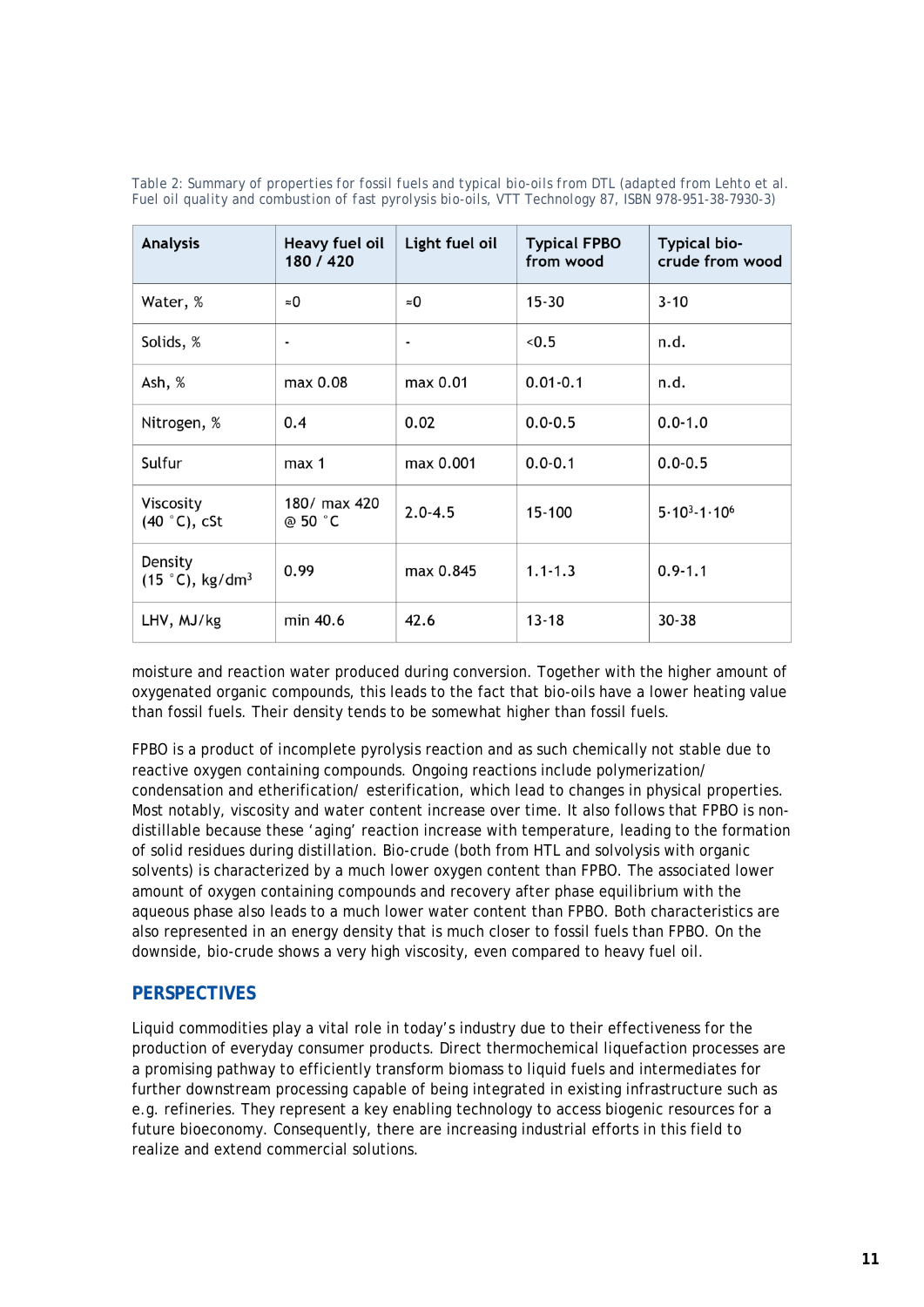Pyrolysis, including fast pyrolysis, of wood (residues) is a state-of-the-art industrial process. FPBO today is primarily sold to replace fossil heating oil in boilers and to produce additives in food production for flavouring (so-called 'liquid smoke'). Especially the former application is currently experiencing a substantial growth; however, it represents a comparably low value application (see Figure 5). There are solutions for higher value applications but they do not experience a significant market pull yet, due to the low cost of their fossil counterparts in the current policy framework. The development of high value material use and innovative upgrading processes is ongoing R&D work. Also, as for any biomass conversion process, feedstock cost is decisive for the manufacturing cost and consequently the product price. Broadening the feedstock range to residues other than wood while maintaining marketable product characteristics is a challenge that still needs to be addressed in order to develop commercial solutions.

HTL experienced tremendous process development over the past decades and there are promising endeavours for demonstration in industrial scale. Similar to FPBO, high value use of the produced bio-crude still requires further R&D work. Current technical challenges are primarily linked to pumping of stable slurries against the required pressure, efficient separation of the bio-crude from the aqueous phase, and further use of the latter.

Solvolysis of solid biomass with organic solvents is still subject to R&D work. It is critical to develop a process with a stable solvent phase in order to allow for stable continuous operation. Similar to HTL, recovery of the produced bio-crude is also important for its quality. Distillation, possibly even inside the reactor, is an alternative for product recovery for the case of solvolysis in organic solvents. Utilization and treatment of the aqueous phase with its organic load also needs to be considered.

IEA Bioenergy Task 34 has been set up in order to facilitate the commercial implementation of direct liquefaction technologies. It represents a hub for stakeholders from industry and research in the field of direct thermochemical liquefaction to facilitate knowledge exchange. Dissemination of ongoing developments and activities are another core of the work to provide meaningful and validated information to the public and stakeholders from policy. Main elements are the bi-annual PyNe newsletter, design of a public information platform (**http://task34.ieabioenergy.com/**), and the publication of reports relevant to the field. IEA Bioenergy Task 34 is also actively supporting work to address decisive challenges during commercialization that represent a cross sectional issue. Similar to fossil crude oil, bio-oils from direct thermochemical liquefaction do not represent single chemical substances or even well-known mixtures thereof. Development of methods for their characterization is required as well as creating standards to allow for a well-defined marketable product. IEA Bioenergy Task 34 supports this work by organizing Round Robins to test developed methods and conducting workshops with relevant stakeholders to promote knowledge exchange. This work has been part of the development to achieve standards for FPBO as fuel for boilers (ASTM D7544 and EN 16900:2017) in the past and other bio-oil uses will be supported in future.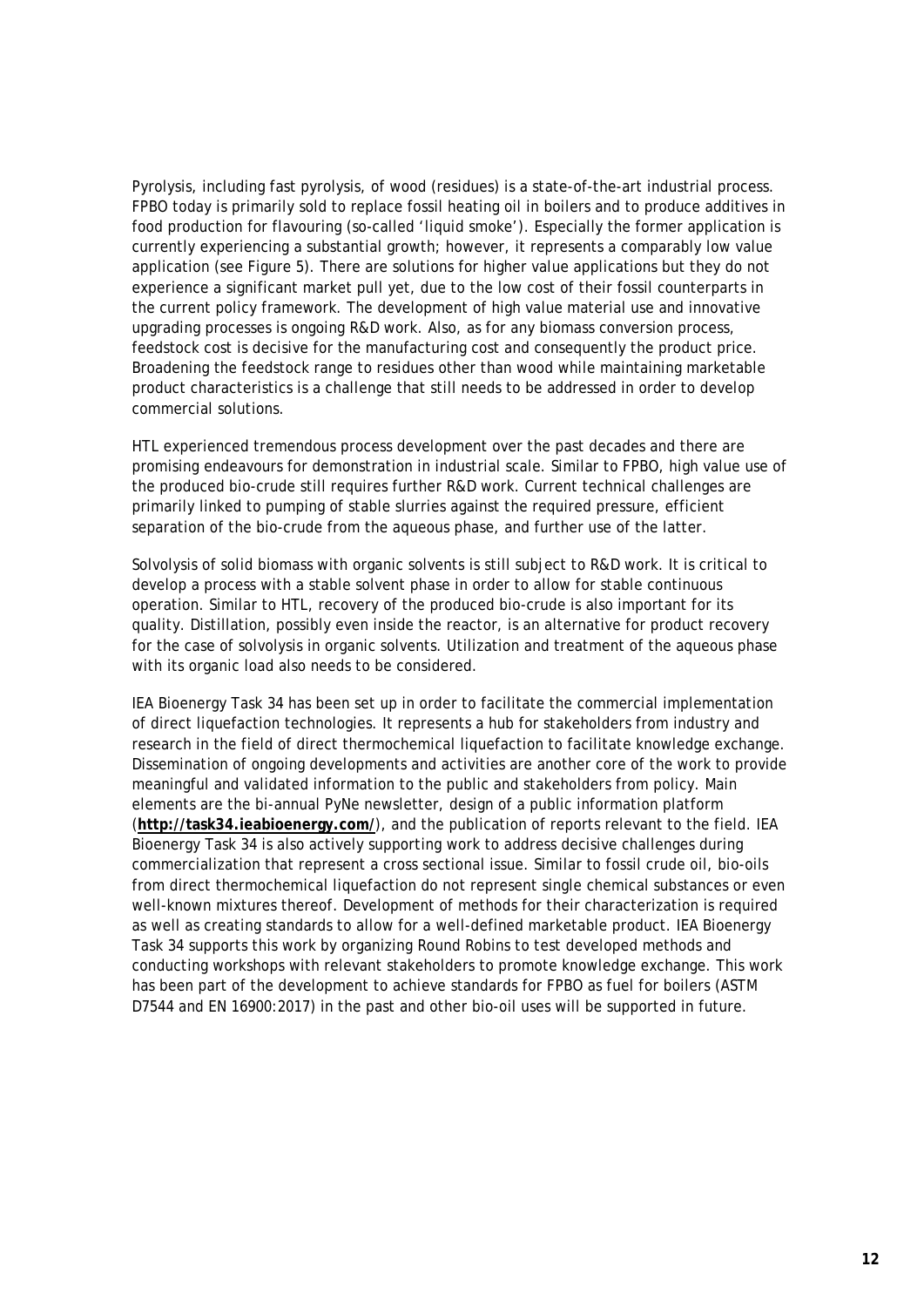#### **FURTHER READING**

Additional, regularly updated information can be found on **http://task34.ieabioenergy.com/** including references for more specific topics and a download section for other reports from IEA Bioenergy Task 34.

To subscribe to the bi-annual PyNe newsletter please follow the instructions on the website mentioned above or directly scan following QR code: